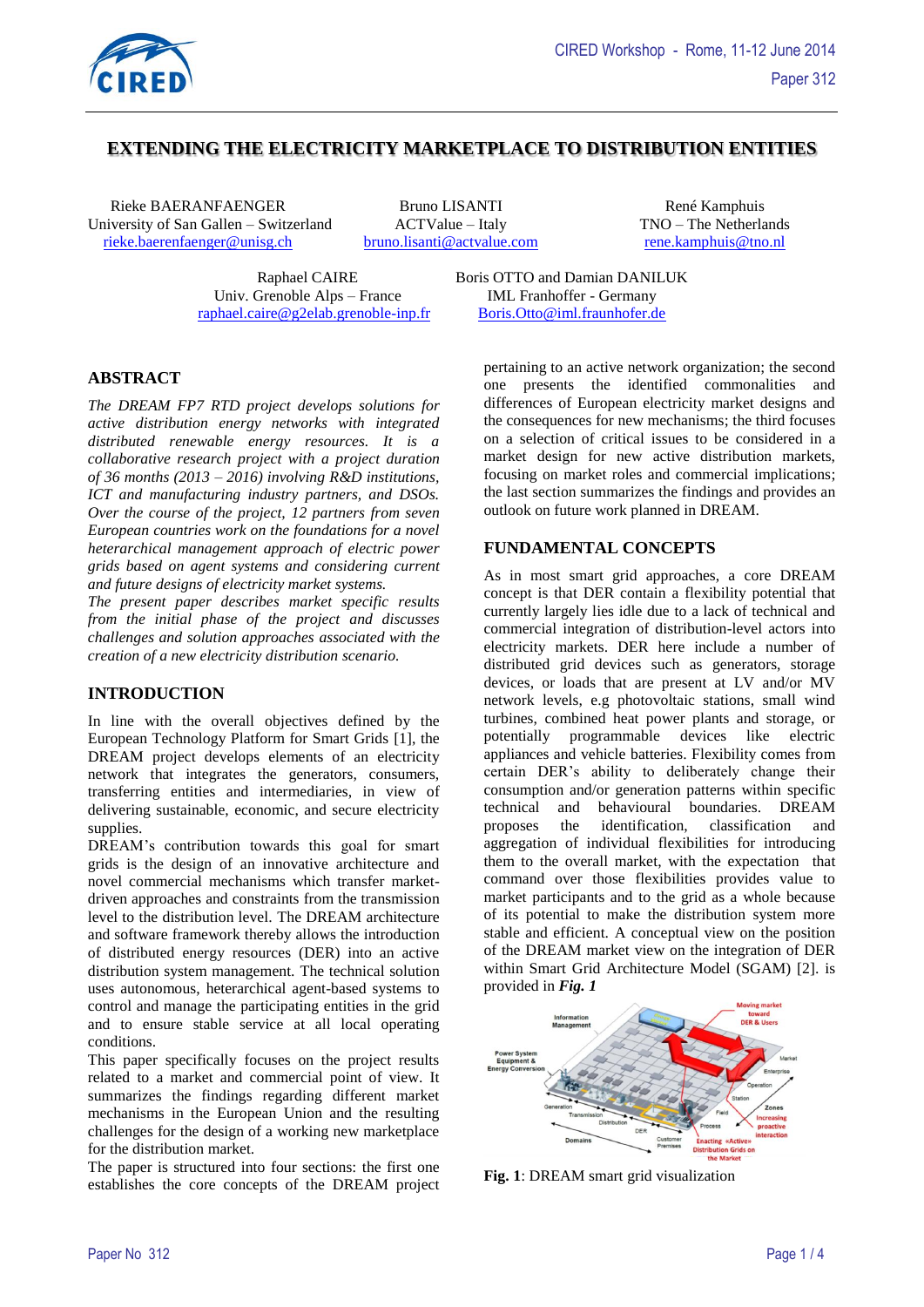

The notion of aggregated flexibility is often associated to the Virtual Power Plant (VPP) concept, which refers to the aggregation of decentralized generators and consuming devices in a coordinated way. In DREAM, a VPP is extended to integrate the operation of supplyand demand-side assets to meet customer demand for energy services in both the short and long term in a way similar to a controllable conventional power plant, with the additional possibility to have negative generation. To match short-interval load fluctuations, the VPP makes extensive and sophisticated use of information technology, advanced metering, automated control capabilities, flexible DER and electricity storage. The VPP concept also accommodates long-term load reduction achieved through energy efficiency investments, distributed generation, and verified demand response (DR) on an equal footing with supply expansion. As the DREAM understanding of a VPP goes beyond the established definition, the term "Extended VPP" is used to refer to the complex bundle of functionalities described above.

#### **Changing roles and new actors**

The DREAM framework requires existing market partners' roles to change, with the possible introduction of new actors into the marketplace of specific nations.

Instead of large generation companies, retail and business segment (so called) prosumers invest in electricity generation hardware like PV,  $(\mu)$ CHP and in electricity storage. At the same time these systems can easily be connected to end-customer owned public Internet based communication systems like WiFi or 4G-LTE to exchange their data. In terms of SGAM, this pertains to the green area in figure 2.

Also, the tasks of the DSO are changing to enable an active distribution network, which pre-emptively can react by having extended operational knowledge on the data and the behavioural patterns of electricity demand and supply.



Fig. 2: SGAM standards mapping

A new "flexibility aggregator" role is for example needed to execute the aggregation of the individual DER flexibilities described above, in order to collect, pool and market the flexibilities from different customers. He accesses the flexibilities through "customer energy managers" (CEMs), which are the

electric and commercial interfaces for customers with manageable customer energy devices. Furthermore, to the flexibility aggregator might be allocated the role of activating the flexibilities during the electric network operation, and the responsibility on billing (refunds, penalties, etc.) in the market settlement phase.

The following sections establish the core elements of the European electricity market designs to prepare the ground for the subsequent discussion on requirements and challenges pertaining to the introduction of the above-mentioned concepts into the markets.

#### **EUROPEAN MARKET DESIGNS**

All European electricity markets have seen considerable market liberalization in the last decades, albeit to varying degrees. Generally speaking, traditional monopolies of energy production, transmission and distribution were reduced, the number of active participants in the electricity market increased, and new market-based mechanisms for the trade of electricity were introduced. A necessary condition for DREAM's objectives of creating new active distribution systems management across European countries is the awareness for current commonalities and differences of the functioning of wholesale markets. The basis for the following comparisons are the markets in France, the Netherlands, Germany, Italy, Spain, and Greece, as these are the DREAM project consortium partners' home markets.

### **Common market features**

These national markets belong to the European Union's internal electricity market and their transmission system operators (TSOs) are part of ENTSO-E, the European Network of Transmission System Operators for Electricity, which became operational in July 2009. The wholesale markets share common elements.

Firstly, market participants like producers, consumers, network operators, and others engage in wholesale electricity markets to trade their respective positions in the electricity market based on forecasts. Trading occurs both via bilateral contracts (over-the-counter trades) and on central national or even multi-national markets.

Secondly, trading occurs in different time frames, which are forward markets (long-term contracts), day-ahead and intraday markets (short-term planning), and realtime balancing markets. The allowed trades and exact time frames for these time frames differ among markets. Thirdly, final responsibility for grid frequency control at all times lies with the TSOs in all markets. On the one hand, they ensure the real-time balance in their network by dispatching reserve power, and on the other hand they are responsible for charging the market participants for imbalances, which are differences between projected and real electricity committed.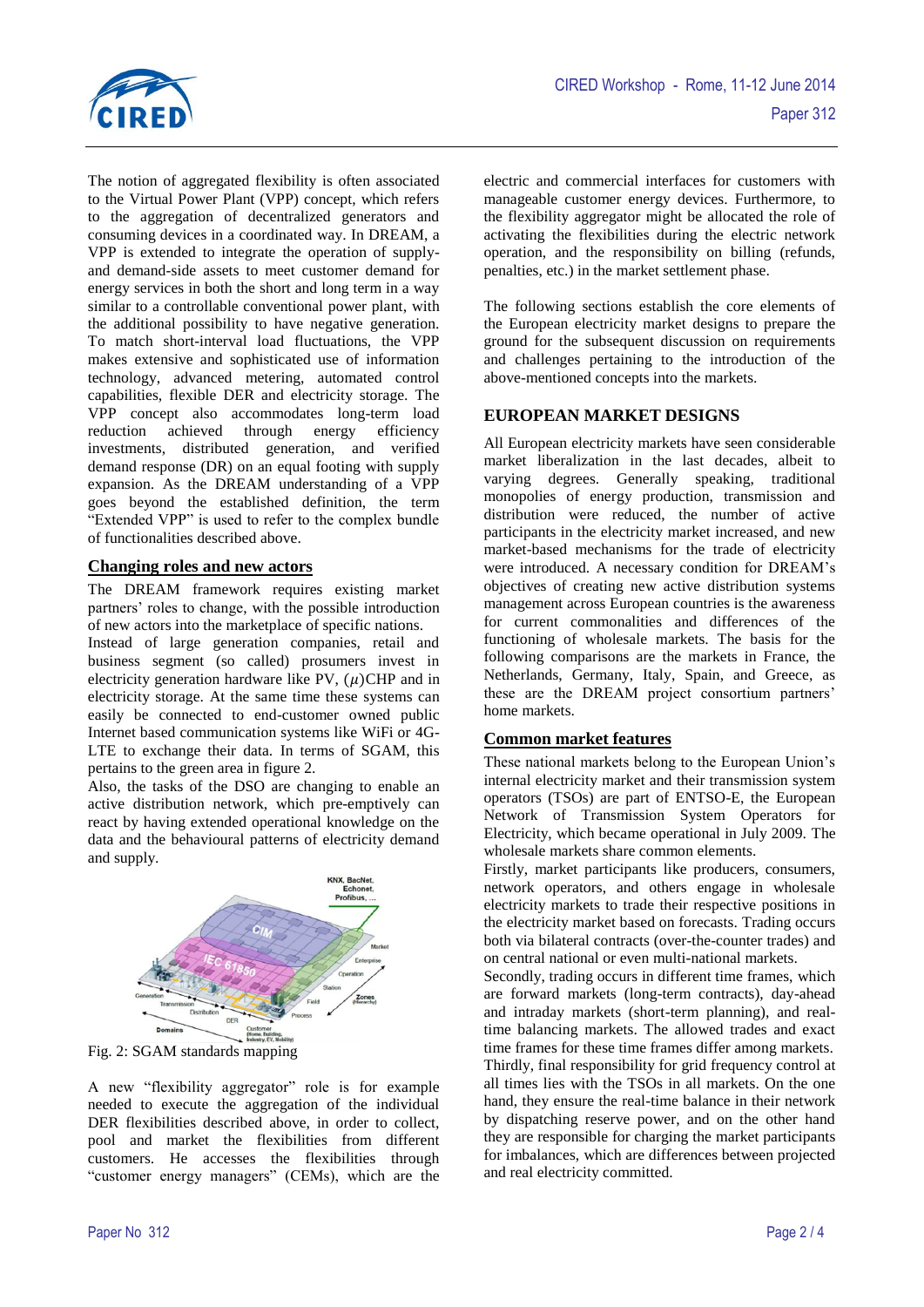

### **Differences between market features**

Despite these common elements, current European market designs can be categorized into two major groups based on their functioning on a more detailed level. The first group comprises Germany, the Netherlands, and France, which all feature full bilateral energy-only market designs, in which some actors take the role of a Balance Responsible Party (BRP), who has commercial responsibility for the imbalances in its area. BRPs communicated forecasted consumption and production schedules for their areas to TSOs. By means of electricity sale and purchase transactions on the energy markets, the BRPs try to anticipate and solve imbalances they foresee in their areas. If imbalances occur despite these efforts, TSOs provide balancing reserves as BRPs responsibilities do not involve maintaining frequency. After dispatch TSOs hold the BRPs financially accountable for deviations between forecasted and real-time positions. These accounts are based on the energy balance in PTUs (program time units; typically 5-15 mins). Intra-PTU balancing on power is done by the TSO.

In Italy, Spain, and Greece, there is no BRP role. The markets function as "pools" supervised by a market operators (GME in Italy or OMEL in Spain), who reconcile purchase and sell positions and the prices formed in different trading stages and forward them to TSOs for checking of technical constraints. Based on these checks, dispatch is determined centrally by TSOs. In the imbalance settlement process, TSOs debit or credit market participants (producers and consumers) based on the negative or positive deviations from the day-ahead schedules.

Balancing responsibility thus lies with TSOs in both market designs, but in the DE-NL-FR design BRPs have the possibility to optimize their own portfolios in forward, day-ahead and intraday markets. They have a clear commercial incentive to balance their portfolios because they are directly charged the cost of imbalances. However, strategies for BRPs in these markets may differ depending on the imbalance pricing models in place. Especially with dual pricing schemes (different prices for positive and negative reserve power depending on the sign of imbalance in the BRP area in comparison to the overall control area), incentives may be given to BRPs to "overcontract" their positions, thereby leading to a suboptimal balance situation in the grid where the overall demand forecast is too high.

A look at the role of distribution system operators (DSOs) in these markets, however, reveals that their interest regarding network balance may differ from BRPs'. Whereas the BRPs are only concerned with the overall, aggregated flows in their areas, DSOs also care about the individual, technical distribution flows through their networks. They are obliged to route the quantities as contracted with the BRPs through their networks for a fee, but have no possibility to actually engage in real-time balancing in case an emergency happens in their grid area. Of course, in some areas DSO and BRP are equivalent, but as an outcome of unbundling this is not necessarily the case and BRPs do not have to actually own the distribution network through which their customers are supplied.

The DREAM objective is to give distribution-level actors (BRPs, DSOs, Aggregators) the opportunity to participate in the balancing markets to optimize network stability and to utilize the flexibilities inherent in the distributed grid devices. Current market structures and incentive schemes are not ready for this involvement and raise several issues to be solved in DREAM's heterarchical management approach where different objectives by various actors influencing the network conditions can be coordinated toward the achievement of sustainable win-win scenarios.

### **CRITICAL ISSUES FOR A NEW ACTIVE DISTRIBUTION MARKET**

A new market design based on heterarchical management of the distribution needs to consider both technical and commercial issues. On the one hand, the market design needs to fulfil technical energy-flow requirements. This for instance includes response to current operation modes of the grid (normal, critical and emergency) and technical realization of appropriate responses of elements in the grid based on the real-time status of the primary processes of supply and demand.

On the other hand, a practical implementation of the DREAM concepts needs to consider several marketbased requirements. More precisely, the following paragraphs focus on three issues with commercial repercussions:

- 1. Flexibility management reliability
- 2. Flexibility sizing
- 3. ICT requirements

For the sake of simplicity, these issues are considered in market designs with BRPs as these are present in the more liberalized market designs that will most likely prevail in the future.

### **Flexibility management reliability**

The first issue highlights a requirement for the proper functioning of the Extended VPPs managed by Flexibility Aggregators. In the current market designs, only reliable and easily controllable producers can contract with TSOs (or offer via markets) their positive and negative reserve power for the balancing markets. Usually only the production level is adjusted because consumption cannot be controlled. Hydro and thermal power generation units are used most often for this task as they are easily controllable. In events where secondary or tertiary control needs to be exerted, TSOs rely on the availability and reliability of these reserves to prevent system failures. This means for the provision of flexibilities for the balancing market from DER that